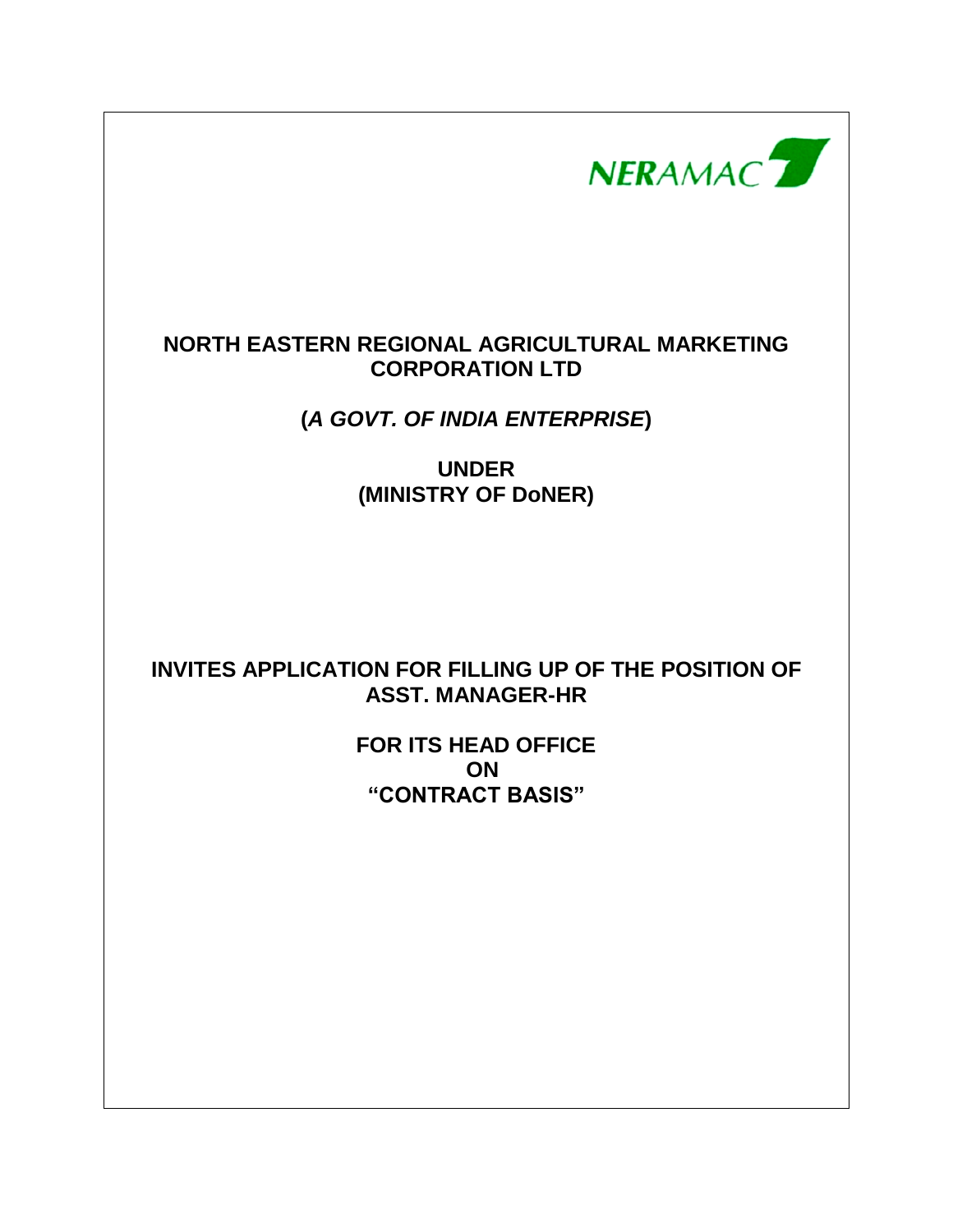## **NORTH EASTERN REGIONAL AGRICULTURAL MARKETING CORPORATION LTD.**

North Eastern Regional Agricultural Marketing Corporation Ltd. (NERAMAC), a Govt. of India Enterprise under administrative control of Ministry of DONER, Govt. of India, will conduct Walk-in-Interview on **12.05.2022** for filling up the Position of Assistant Manager-HR on contract basis for its Head Office at Guwahati.

| SL.<br><b>NO</b> | <b>NAME OF</b><br><b>POSITION</b> | <b>QUALIFICATION &amp;</b><br><b>EXPERIENCE</b>                                                                                                                                                                                                | <b>AGE</b> | NO. OF<br><b>VACANCIES*</b> | <b>TOTAL</b><br><b>EMOLUMEN</b><br>ΤS<br>(In<br><b>Rupees</b> ) |
|------------------|-----------------------------------|------------------------------------------------------------------------------------------------------------------------------------------------------------------------------------------------------------------------------------------------|------------|-----------------------------|-----------------------------------------------------------------|
| 1.               | Asst. Manager<br>- HR             | MBA in HR/ Post   Max-<br>Graduate Diploma in<br><b>Business</b><br>HRM/<br>Administration with an<br>experience<br>οf<br>minimum 5 years in<br>recruitment,<br>Performance<br>Appraisal/ Statutory<br>Compliances and other<br>related areas. | 35 yrs     | <b>ONE</b>                  | 25,000/-                                                        |

\*Subject to Change as per the requirement of the Company.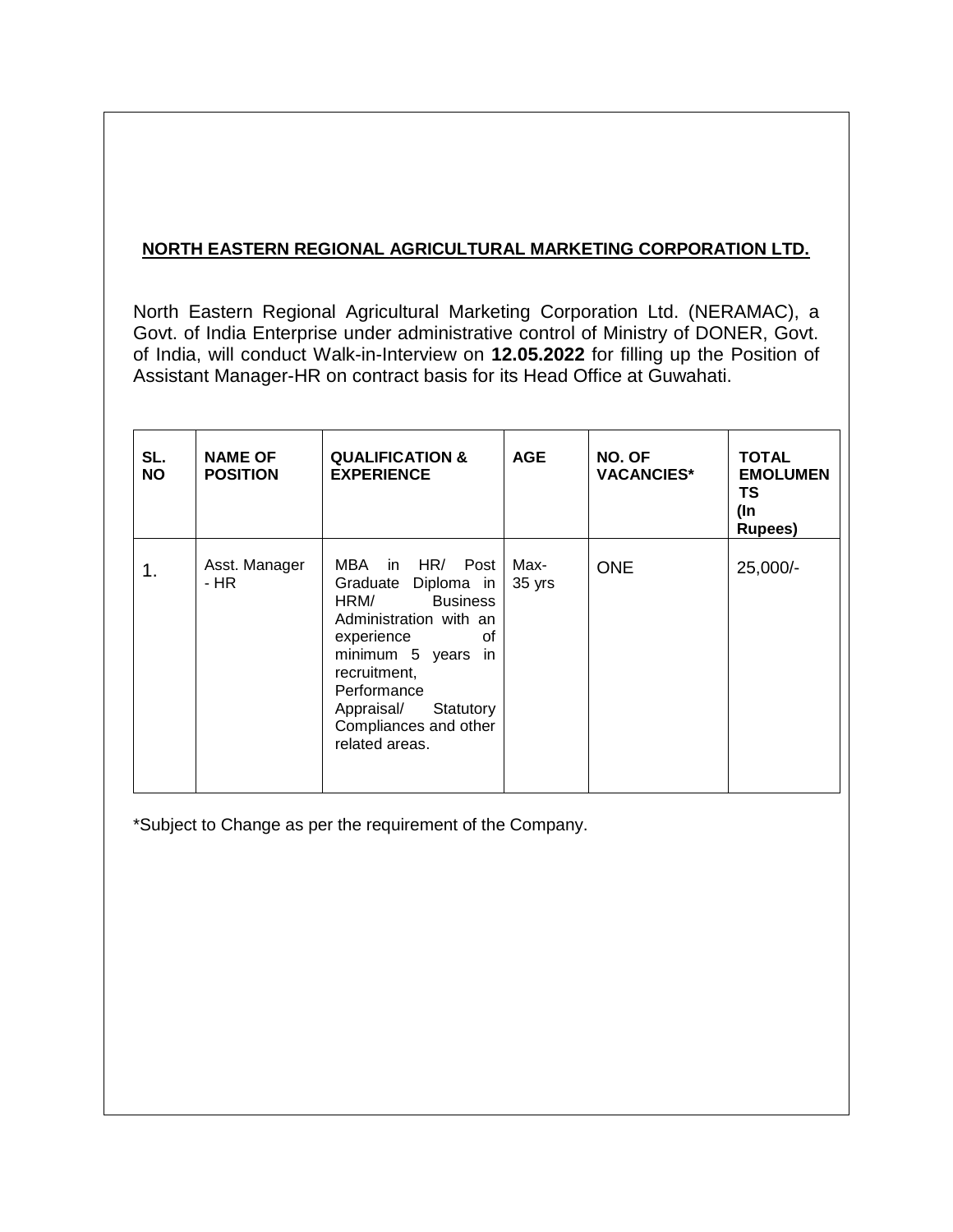## **Terms & Conditions**

1) The Walk-in-Interview will be held as per the scheduled date & time given below:

| SI.No.   Position | Date & Time                           |
|-------------------|---------------------------------------|
| Asst. Manager-HR  | 12.05.2022<br>$(11.00$ AM to 2.00 PM) |

- 2) Before appearing for the interview, candidates should ensure that he/she fulfills the eligibility and other criteria mentioned in this advertisement. Only eligible candidates shall be permitted to attain the interview.
- 3) All qualifications must be from UGC recognized University/ UGC recognized deemed University or AICTE approved autonomous institutions (where ever applicable).
- 4) The applicant must be a citizen of India.
- 5) The candidate should not have exceeded the age limit as on 01.06.2022.
- 6) The candidates having considerable experience of functioning of Central Govt. / State Govt. / PSUs shall be given preference.
- 7) He/she should have effective communication & interpersonal skills with a strong flair for in-depth examination relating to HR/ Administration/ Policy matters /any other relevant field.
- 8) No. of post may vary as per the requirements of the Corporation.
- 9) The engagement will be initially for a period of 2(Two) years. However, depending upon the requirement of the Corporation and the performance of the person engaged, the period of engagement can be extended/ renewed.
- 10) The engaged person will be entitled to draw a consolidated monthly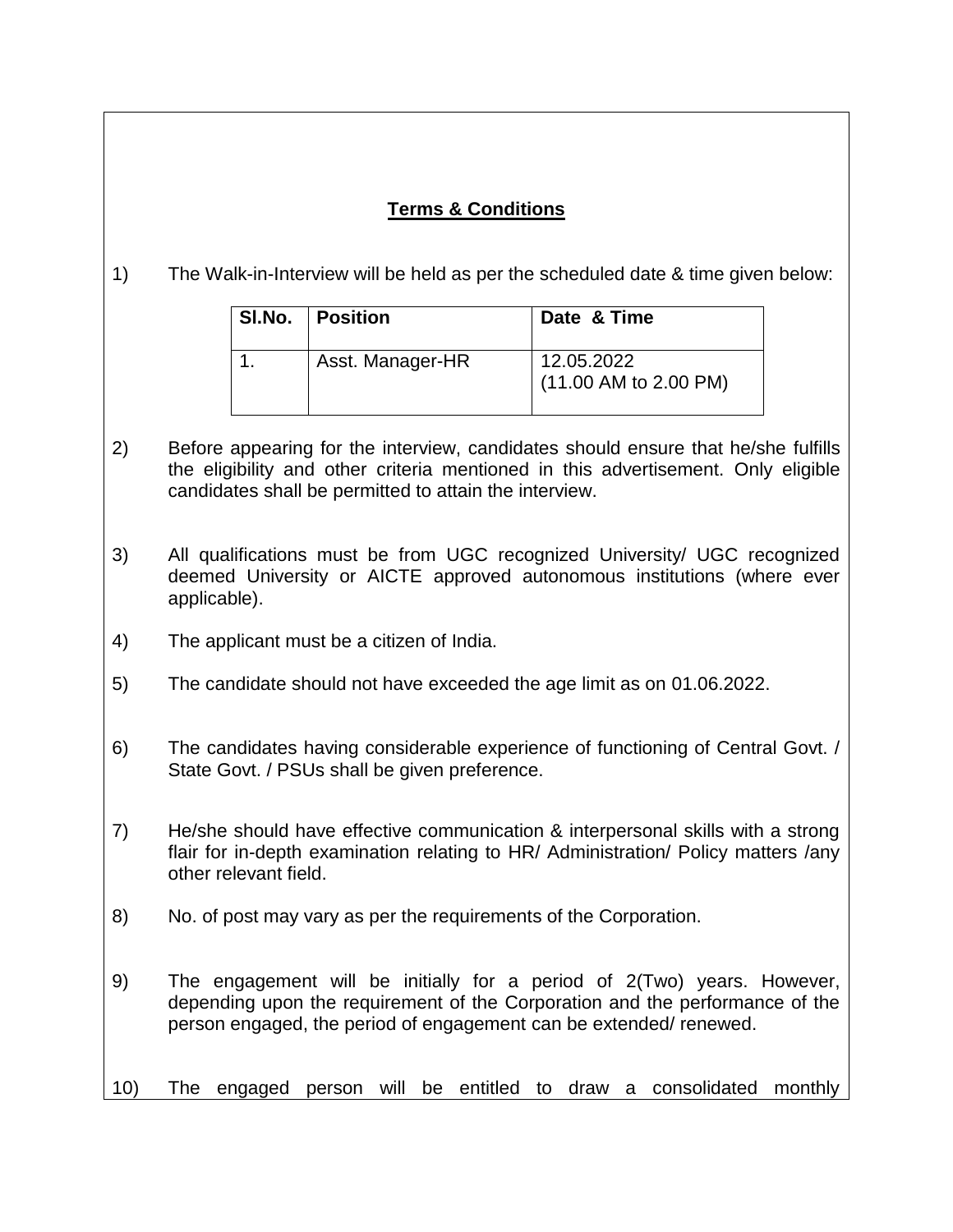remuneration only. During the validity of this contract no other allowance, remuneration, shall be payable to him/her on account of working on holidays and/or outside office hours. However, he/she will be entitled to Leaves as per the Corporation rules for contract employees.

- 11) The engaged person is liable to be transferred to any other location/ branch as and when required by the Corporation.
- 12) During the validity of the contract of engagement, while on duty, engaged person shall
	- a) Observe punctuality and discipline.
	- b) Attend office on all working days, and if necessary on holidays. If required, he/she will have to work even beyond normal office hours.
- 13) This contract of engagement is terminable by the Corporation at any point of time by giving one month's prior notice if the performance of the engaged person is not found satisfactory.
- 14) The engaged person(s) also reserves his/her right of terminating this contract of engagement by giving the Corporation one month's prior notice in writing or payment of his/ her consolidate remuneration for one month in lieu thereof.
- 15) The engaged person(s) will have no right to claim any addition benefit/compensation/ absorption/regularization of services in the Corporation during or after the period of engagement under any provision.
- 16) Persons working under Central/State Govt./Public Sector Undertaking/ Autonomous bodies should submit "NO OBJECTION CERTIFICATE" at the time of interview, from their present Employer.
- 17) The candidates are advised to give specific, correct, full information. In case it is detected at any stage that a candidate does not fulfill the eligibility criteria, his / her candidature shall be rejected / cancelled without assigning any reason, thereof. Similarly, even after joining, if it is found that he/she has furnished any incorrect information or suppressed any material information, his/her services shall be summarily terminated.
- 18) In case no suitable candidate is found, Management may consider for appointment of the candidate by relaxing age / qualification / experience. In such cases Management may also consider appointment at the next lower level or at any suitable position as deemed fit at a suitable remuneration to meet the immediate requirement.